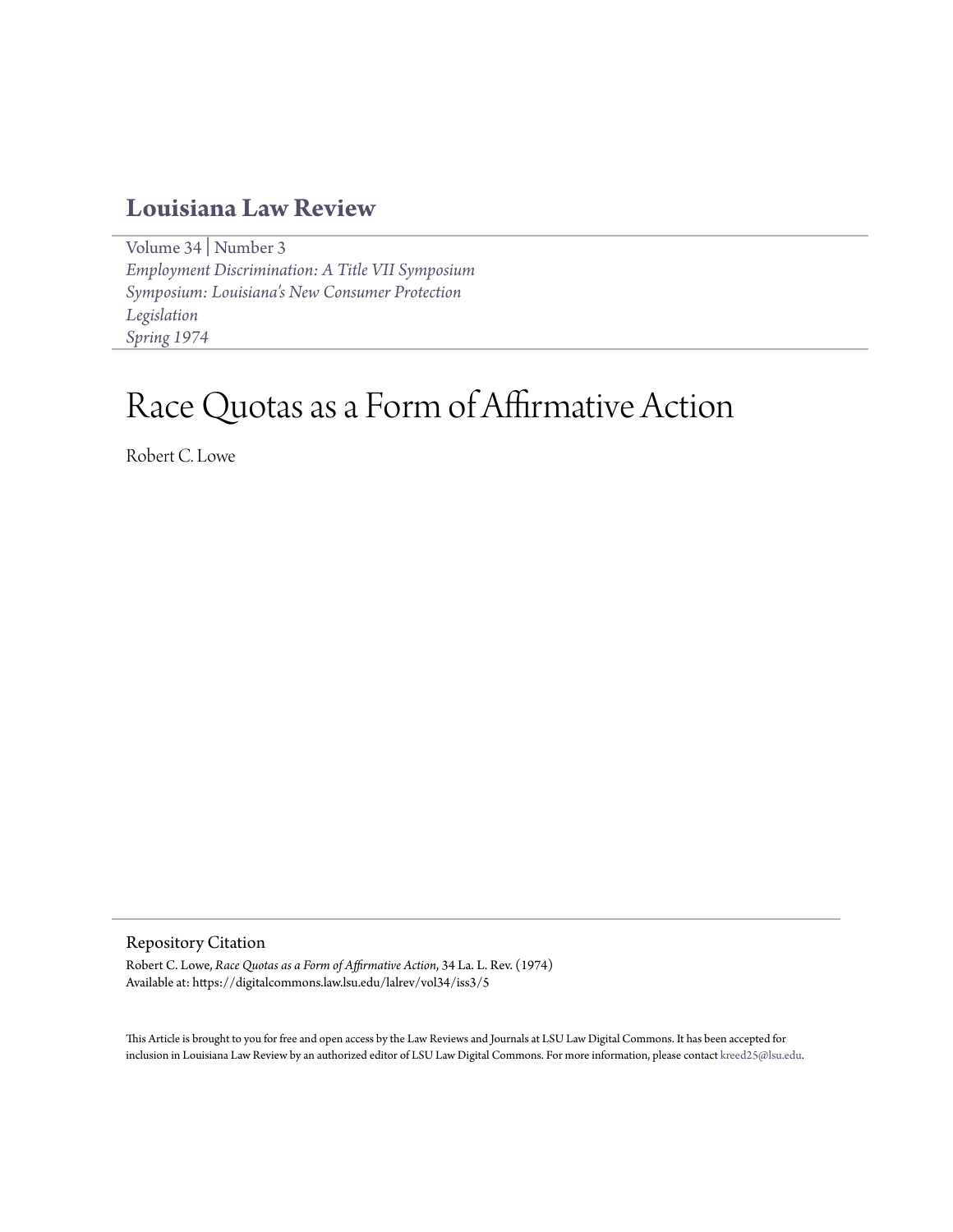## RACE QUOTAS AS A FORM OF AFFIRMATIVE ACTION

Title VII of the Civil Rights Act of 1964, designed to encourage hiring solely on ability and qualifications, provides that race, religion and national origin are not to be used as a basis for hiring or firing.' The Act's principal purpose is to obtain future compliance by eliminating the causes of present discrimination through injunctive relief.<sup>2</sup> However, the court can order appropriate affirmative relief, such as hiring or reinstatement of employees and the payment of backpay.<sup>3</sup> This relief can be granted by the court upon its own initiative through its broad equitable power,<sup>4</sup> or upon the request of the Attorney General." Since statistics could be used to establish a prima facie case of

4. 42 U.S.C. § 2000e-5(g) (Supp. 1972), *amending* 42 U.S.C. § 2000e-5(g) (1970) provides: "If the court finds that the respondent has intentionally engaged in or is intentionally engaging in a unlawful employment practice charged in the complaint, the court may enjoin the respondent from engaging in such unlawful employment practice, and order such affirmative action as may be appropriate, which may include but is *not limited to* reinstatement or hiring of employees, with or without backpay (payable by the employer, employment agency, or labor organization, as the case may be, responsible for the unlawful employment practice) or *any other equitable relief as the court deems appropriate. Backpay liability shall not accrue from a date more than two years prior to the filing of the charge with the commission.* Interim earnings or amounts earnable with reasonable diligence by the person or persons discriminated against shall operate to reduce backpay otherwise allowable. No order of the court shall require the admission or reinstatement of an individual as a member of a union or the hiring, reinstatement, or promotion of an individual as an employee, or the payment to him of any backpay, if such individual was refused admission, suspended, or expelled, or was refused employment or advancement or was suspended or discharged for any reason other than discrimination on account of race, color, religion, sex or national origin or in violation of section 2000e-3(a) of this title." (Emphasis added to 1972 amendments (P.L. 92-261)).

5. 42 U.S.C. § 2000e-6(a) (Supp. 1972), *amending* 42 U.S.C. 2000e-6(a) (1970) provides: "Whenever the Attorney General has reasonable cause to believe that any person or group of persons is engaged in a pattern or practice of resistance to the full enjoyment of any of the rights secured by this subchapter, and that pattern or practice is of such a nature and is intended to deny the full exercise of the rights herein described, the Attorney General may bring a civil action in appropriate district court of the United States by filing with it a complaint (1) signed by him (or in his absence the Acting Attorney General), (2) setting forth facts pertaining to such pattern or practice, and (3) requesting such relief, including an application for a permanent or temporary injunction, restraining order or other order against the person or persons responsible for such pattern or practice, as he deems necessary to insure the full enjoyment of the rights herein described."

Prior to the 1972 amendments suit could be brought only by individuals or by the Attorney General of the United States. The EEOC could not bring suit. Individuals

<sup>1. 110</sup> CONG. REC. 6549 (1964)(remarks of Senator Humphrey).

<sup>2.</sup> *Id.* at 7213 (interpretive memo of Senators Clark and Case).

<sup>3.</sup> *Id.* at 6549 (remarks of Senator Humphrey).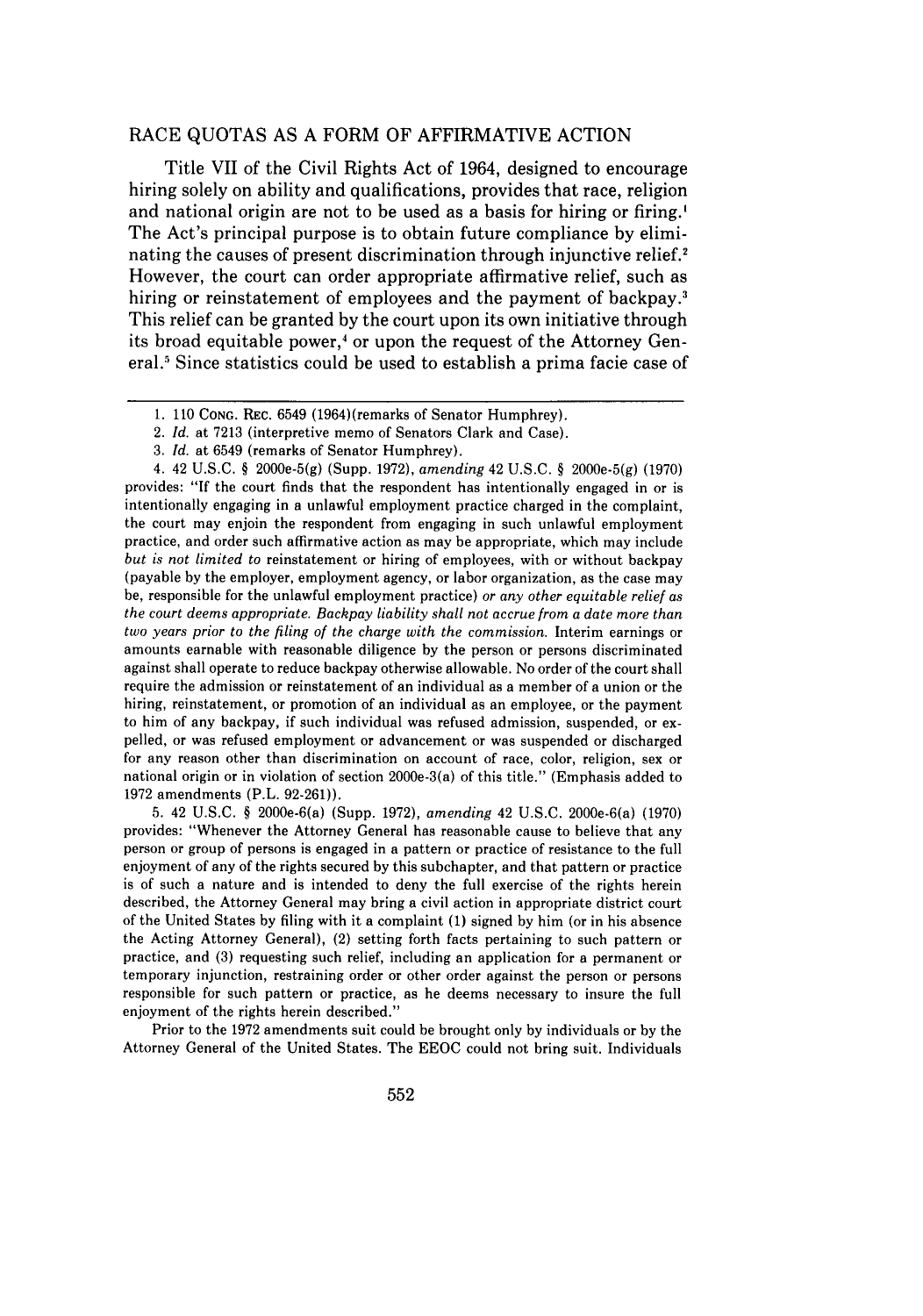discrimination, many opponents of the Act felt that the affirmative action provisions could be interpreted as mandating the correction of statistical imbalances through the use of minority preference and race quotas.<sup>6</sup> Sponsors of the Act countered that "quotas are in themselves discriminatory,"<sup>7</sup> and "any deliberate attempt to maintain a racial balance **. . .** would involve a violation of Title **VII.' 's** It was maintained that a statistical imbalance would be significant in determining whether the decision to hire was racially motivated, but the relevant inquiry would be whether on a case **by** case basis discrimination existed.' These assurances did not allay the fears of those opposed to the Act who instead pressed for the insertion of section703(j) which provides:

Nothing contained in this subchapter shall be interpreted to require any employer, employment agency, labor organization, or joint labor-management committee subject to this subchapter to grant preferential treatment to any individual or to any group because of the race **. . .** or national origin of such individual or group on account of an imbalance which may exist with respect to the total number or percentage of persons of any race **. . .** or national origin employed **by** any employer, referred or classified for employment **by** any employment agency or labor organization, admitted to membership or classified **by** any labor organization, or admitted to, or employed in, any apprenticeship or other

**6.** Berg, *Equal Employment Opportunity Under the Civil Rights Act of 1964,* **31** BROOKLYN L. REv. **62, 76 (1965).** Senator Lesster Hill remarked "[n]on-discrimination is no longer sufficient, preferential treatment is demanded. It is to preferential treatment as embodied in this bill, that **I** most vigorously object." **110 CONG.** REC. **488** (Jan. 1964).

**7. 110 CONG.** REc. **6997** (1964) (remarks of Senator Clark, Floor Manager).

**8. 110 CONG.** REc. **6992** (1964). *See also,* **110** Cong. Rec. **6563** (remarks of Rep. Kuchel). "It (the **EEOC)** would have no authority to issue orders to anyone. Only a Federal court could do that, and only after it had been established in that court that discrimination because of race. **. .** had in fact occurred. **. . .** But the important point **• . .** is that the court cannot order preferential hiring or promotion consideration for any particular race **. . . .** Its power is solely limited to ordering an end to discrimination which is in fact occurring **. . . .** [T]he bill now before us **. . .** is color blind."

*9. Id.*

could bring actions only when the **EEOC** was unable to resolve the dispute through conciliation. The Attorney General could file in "pattern or practice" suits **(§** 707(a)), and intervene in any case which was of general public importance **(§** 706(e)). Under the amended Act, the **EEOC** may bring suit **(§ 706(f)(1));** the Attorney General may sue governments; and the **EEOC** also has the power to bring "pattern or practice" suits. There will be concurrent jurisdiction over pattern or practice suits but on March **23,** 1974, the Attorney General's jurisdiction over all Title VII cases ceases, except against governmental agencies **(§** 707(e)).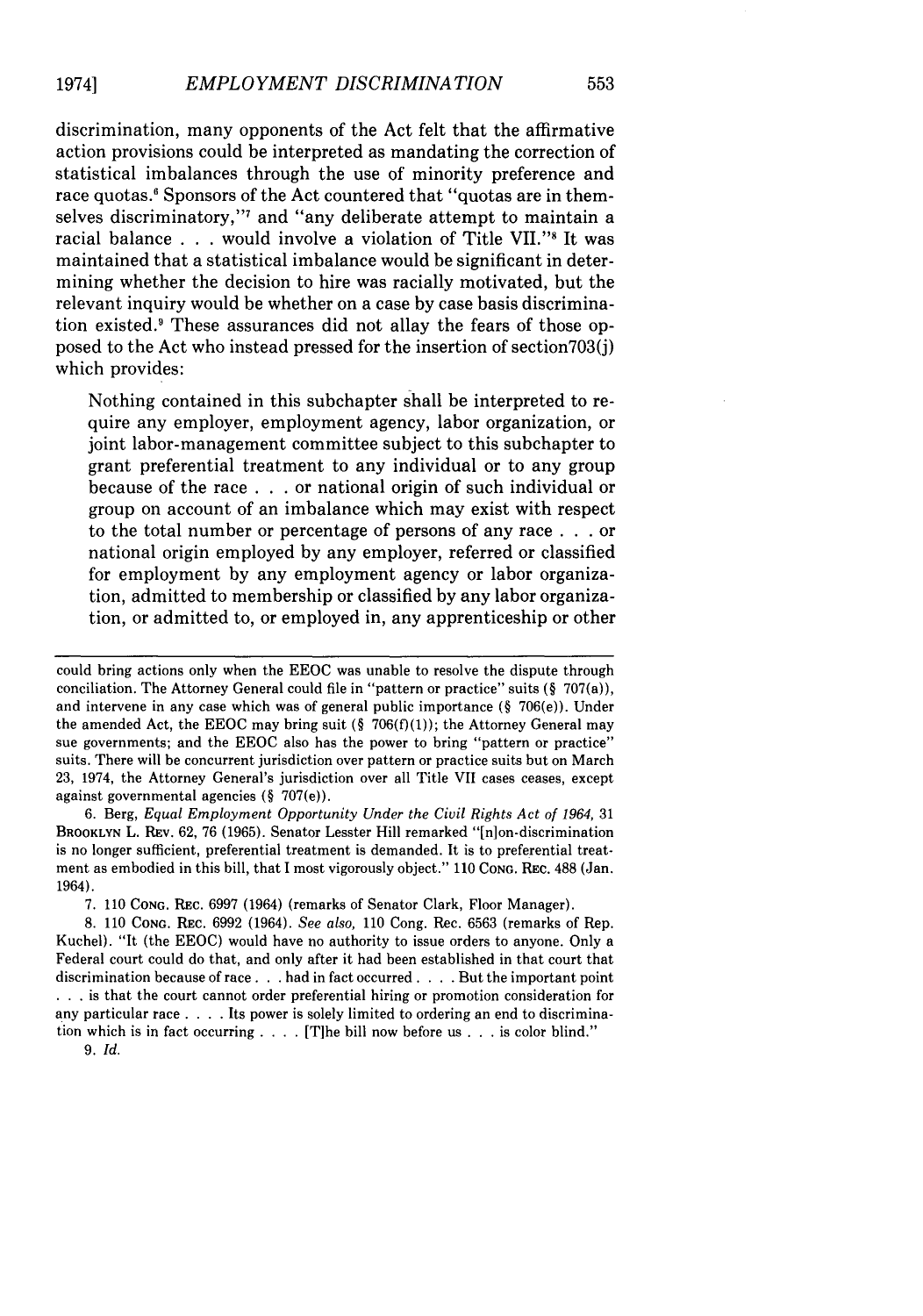training program, in comparison with the total number or percentage of persons of such race . . . or national origin in any community, State, section, or other area, or in the available work force in any community, State, section, or other area.

The purpose of this section was clearly to prohibit the use of any quota system or plan which used race as a criterion for determining employment. When section  $703(a)$ ,<sup>10</sup> the general anti-discrimination provision, is read in conjunction with 703(j), this seems to give even greater support to the argument that the Act is "color-blind." It forbids discrimination in employment and this would necessarily include discrimination against whites as well as minority groups.

Apart from section 703(j) the use of quotas raises constitutional questions. When such classifications are used, compelling justification must be demonstrated, since racial classifications are subject to "rigid scrutiny"<sup>11</sup> under the fourteenth amendment. However, such justification has been found in non-Title VII cases.<sup>12</sup> An example is *Norwalk CORE v. Norwalk Redevelopment Agency, <sup>3</sup>*a discriminatory housing case, wherein it was stated:

What we have said may require classification by race. That is something which the Constitution usually forbids, not because it is inevitably an impermissible classification, but because it is one which usually, to our national shame, has been drawn for the purpose of maintaining a racial inequality. Where it is drawn for the purpose of achieving equality it will be allowed, and to the extent it is necessary to avoid unequal treatment by race, it will be required.<sup>14</sup>

The courts have *seemingly* accepted the fact that quotas involve some degree of reverse discrimination, but apparently find no constitutional bar since they act in a benign manner to restore equal treatment. One writer<sup>15</sup> has suggested that if quotas were subjected to the

<sup>10.</sup> The relevant part of section 2000e-2(a) (1964) provides: "It shall be an unlawful employment practice for an employer— $(1)$  to fail or refuse to hire or to discharge any individual, or otherwise to discriminate against any individual with respect to his compensation, terms, conditions, or privileges of employment, because of such individual's race, color, religion, sex, or national origin; **.... "**

<sup>11.</sup> *See* Loving v. Virginia, 388 U.S. 1, 11 (1967).

<sup>12.</sup> Porcelli v. Titus, 431 F.2d 1254 (3d Cir. 1970); Norwalk CORE v. Norwalk Redevelop. Agency, 395 F.2d 920, 931 (2d Cir. 1968); Offermann v. Nitkowski, 378 F.2d 22, 24 (2d Cir. 1967).

<sup>13. 395</sup> F.2d 920 (2d Cir. 1968).

<sup>14.</sup> *Id.* at 931-32.

<sup>15.</sup> Leiken, *Preferential Treatment in the Skilled Building Trades: An Analysis of the Philadelphia Plan,* 56 **CORNELL** L. REV. 84 (1971).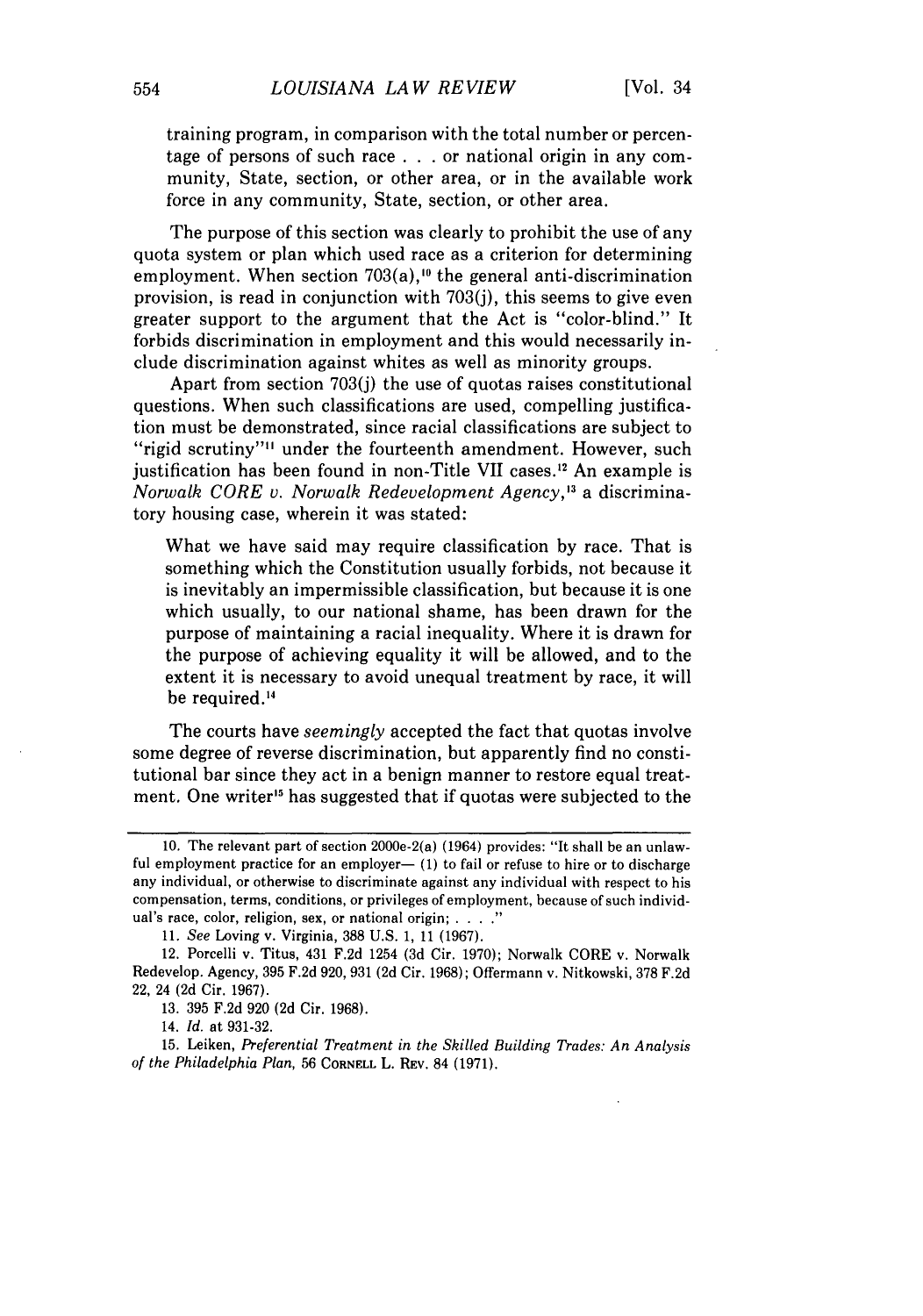"rigid scrutiny" test established in *Loving v. Virginia*,<sup>16</sup> they would probably pass. A racial classification is necessary'7 because it is the only practical way to define a group that has been victimized in the past and the overriding justification that the courts require for racial classifications" is met as the benefits being conferred will far outweigh the detriment to the few whites likely to be discriminated against." The United States Supreme Court has affirmed the use of ratios in faculty desegregation cases. In *United States v. Montgomery* County Board of Education,<sup>20</sup> the court approved a district court's order holding that in certain schools the ratio of black to white teachers was to be the same as throughout the system.<sup>21</sup> This was to be accomplished through specific ratios designed to remedy past discriminatory racial assignments." Thus, if quotas are constitutional in this context they should also be constitutional in the employment area.

Resolution of constitutional doubts through the doctrine of benign discrimination does not overcome section 703(j) which despite its clear wording and intent has not resulted in a ban on the use of quotas. The term "race quota" has not been defined by the courts, and until recently<sup>23</sup> there has been a judicial reluctance to use the term. Instead such euphemisms as "hiring ratio" and "goal" have been substituted. A quota is a requirement that an employer hire a certain percentage of minority members either by hiring one black for every white (alternating ratio or referral), or by successively filling positions with minority applicants until a certain number is attained (absolute minority preference). The foundation for the use of quotas was laid in *Louisiana v. United States,"'* a voting rights case, where

18. Korematsu v. United States, 323 U.S. 214, 216 (1944).

19. Leiken, *Preferential Treatment in the Skilled Building Trades: An Analysis of the Philadelphia Plan,* 56 CORNELL L. REv. 84, 99-100 (1971).

20. 395 U.S. 225 (1969).

21. *Id.* at 232.

22. *Id.* at 236.

23. *See* Bridgeport Guardian, Inc. v. Members of Bridgeport Civil Service Commission, 354 F. Supp. 778, 798 (D. Conn. 1973): "Much of the controversy in this area has concerned the difference between quota hiring to remedy past discrimination and some arguably less rigid approach involving affirmative action toward a goal. Ultimately the distinction becomes illusory. As the time nears to reach the goal, a member of the discriminated group must be hired in preference to a majority group person as often as is required to meet the goal. A quota, for all its *unhappy connotations,* is simply a recognition of reality encountered in reaching a goal." (Emphasis added.)

24. 380 U.S. 145 (1965).

<sup>16. 388</sup> U.S. 1, 11 (1967).

<sup>17.</sup> Racial classifications must be shown to be necessary which includes a demonstration that no acceptable alternative to racial classification exists. *See, e.g.,* Lea v. Cone Mills, 438 F.2d 86 (4th Cir. 1971).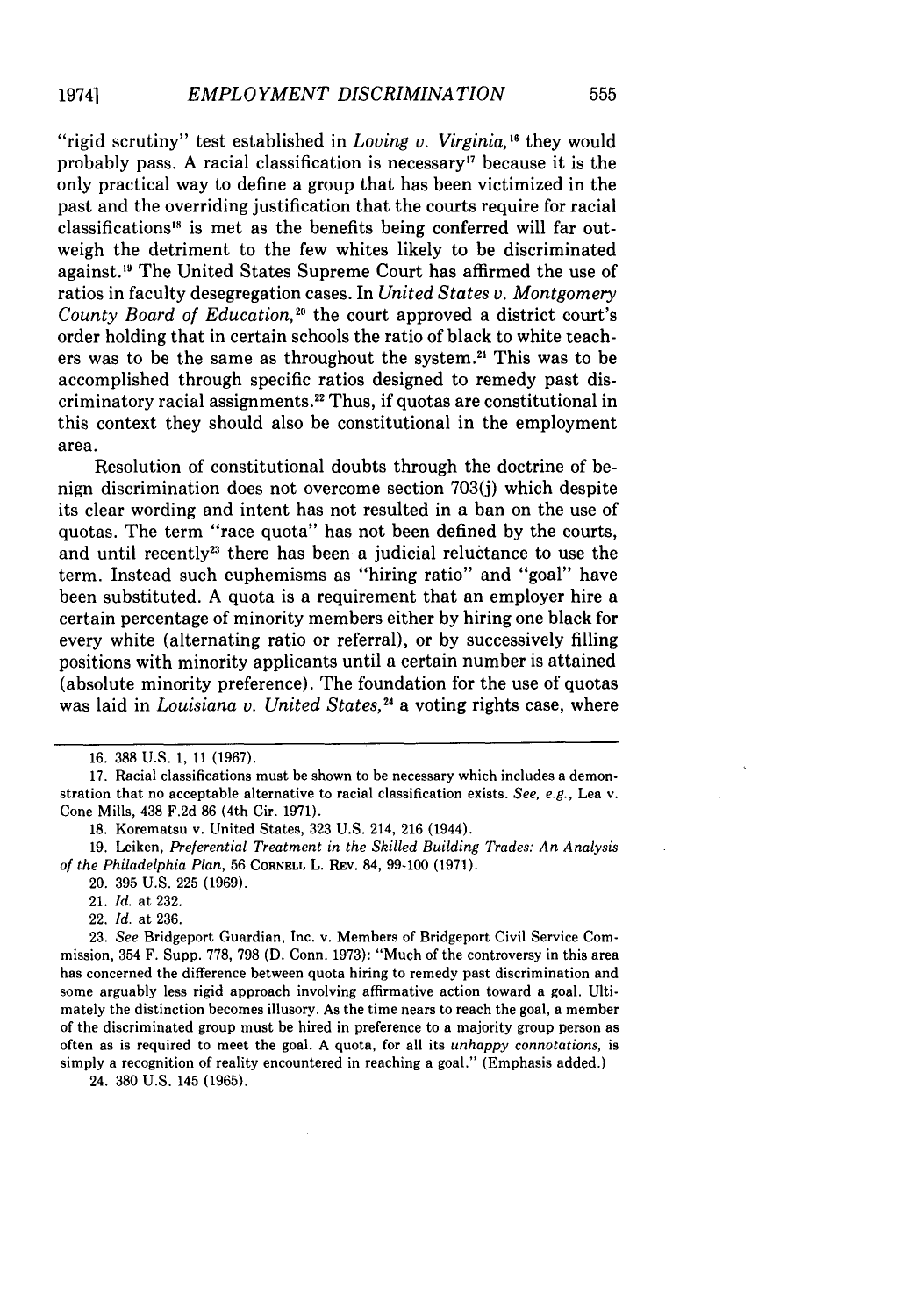the Supreme Court upheld a district court's order enjoining the use of a discriminatory qualification test and held that a new citizenship test would have to apply to all registered voters. The Court did not mention quotas specifically but the language employed in upholding the district court's order has been used to give the Act retrospective application in Title VII cases:

We bear in mind that the court has not merely the power but the duty to render a decree which will as far as *possible* eliminate the discriminatory effects of past as well as bar like discrimination in the future.<sup>25</sup>

The district courts have frequently applied this language to avert the legislative intendment of section 703(j). It has been held that this section cannot be construed as a ban on eliminating the present effects of past discrimination and eliminating future discrimination.<sup>26</sup> Some courts have maintained that section 703(j) was enacted to eliminate preferential treatment *solely* because of a racial imbalance existing at the effective date of the Act.<sup>27</sup> In other words, preferential treatment is not justified merely because of an existing racial imbalance, but when coupled with present discrimination, such treatment is allowable and in many cases required. Other courts held that when 703(i) is read in conjunction with  $703(c)<sup>28</sup>$  and the affirmative relief sections of the Act, preferential treatment is not proscribed and any other interpretation would nullify the purposes of the Act.<sup>29</sup> The purpose of the Act was to eliminate discrimination in employment, and Congress was aware of the effects of past discrimination, but legislative intent was directed at future compliance. Nothing in the Act's history indicates that Congress intended to implement the Act by employing some reverse discrimination against whites. Indeed, the

<sup>25.</sup> *Id.* at 154. (Emphasis added.) *See also* Quarles v. Philip Morris, Inc., 279 F. Supp. 505 (E.D. Va. 1968). (The court in discussing the enactment of Title VII, held that Congress has "not intended to freeze an entire generation of Negro(es) . **.** . into discriminatory patterns that existed before the act.")

<sup>26.</sup> Local 53, Asbestos Workers v. Vogler, 407 F.2d 1047, 1054 (5th Cir. 1969).

<sup>27.</sup> United States v. Local 38, IBEW, 428 F.2d 144, 149 (6th Cir. 1970), *cert. denied,* 400 U.S. 943 (1970); United States v. Local 638, Enterprise Ass'n., 347 F. Supp. 169 (S.D.N.Y. 1972).

<sup>28. 42</sup> U.S.C. § 2000e-2(c) (Supp. 1972), *amending* 42 U.S.C. § 2000e-2(c) (1970), provides that it will be unlawful for any labor organization to discriminate in hiring and in availability of employment opportunities for members and applicants because of race, color, religion, sex, or national origin.

<sup>29.</sup> United States v. Local **:38,** IBEW, 428 F.2d 144, 149-50 (6th Cir. 1970), *cert.* denied. 400 U.S. 943 (1970). See also United States v. Local 86, Ironworkers Union, 443 V.2d 544, 553-54 (9th Cir. 1971).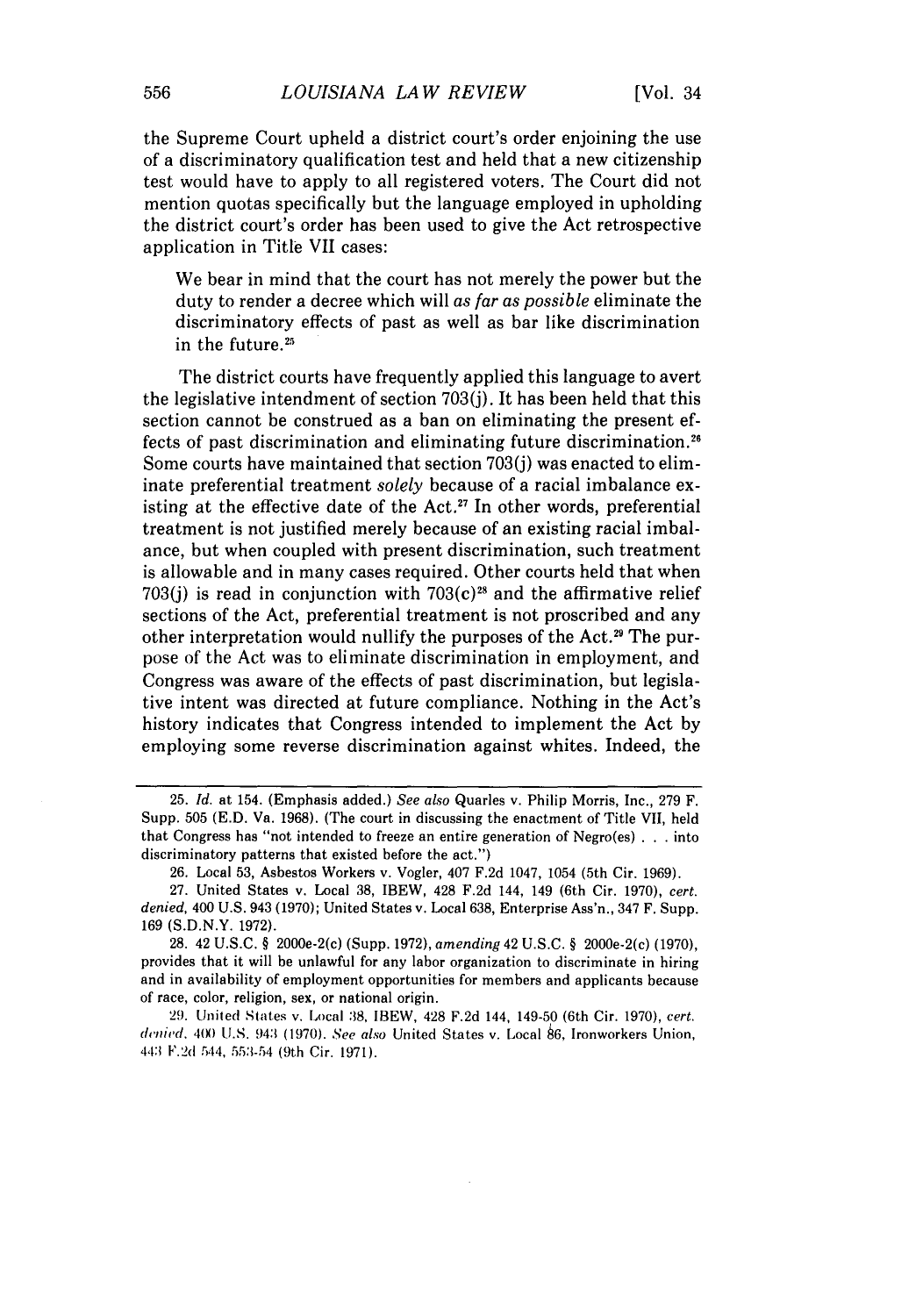557

opposite is true.<sup>30</sup> The restrictive interpretation given section  $703(j)$ by the courts in order to combat the present effects of past discrimination is, therefore, a liberal one.<sup>31</sup>

Statistics are used to establish a prima facie case of racial discrimination.<sup>32</sup> They are more than just a relevant factor in determining whether there has been discrimination in a particular case. If any employer or union cannot rebut the inference established by a statistical imbalance, he is held to have violated the Act. Quotas are a means of ending the statistical imbalance. Any remedy must end the imbalance or the remedy would itself be discriminatory. Thus, quotas remain in effect only until the past vestiges of discrimination are removed. 33 It would be useful to examine the exact context in which quotas have been granted to see in what direction the courts are moving and some of the problems encountered.

Labor union cases have usually arisen in connection with discriminatory hiring practices in their referral programs. For example, if a union is the exclusive bargaining agent in a particular industry, then it will usually operate a referral system at its office through which it furnishes or approves each worker hired by the contractors in that industry. If all of the union members are white and one of the qualifications a new worker needs before the union will refer him is that he be a relative of a union member, then this would be a discriminatory referral practice. Qualifications for entry into union training programs might also discriminate against minority members in similar ways. The first case in this area was *Local 53, Asbestos Workers v. Volger.34* To correct defendant union's discriminatory referral practices, the court affirmed the district court's order admitting the four minority applicants who were discriminated against, referred nine others and ordered alternating black and white referrals until objec-

34. 407 F.2d 1047 (5th Cir. 1969).

<sup>30.</sup> *See* Griggs v. Duke Pow. Co., 401 U.S. 424, 430 (1971)(where the Supreme Court in discussing the act said, "Discriminatory preference for any group, minority or majority, is precisely and only what Congress has prescribed.") The legislative intent, *i.e.,* a restrictive reading of section 703(j), was observed and followed in some of the earlier cases arising under the Act. *See, e.g.,* United States v. Local 38, IBEW, 59 CCH Lab. ('as. 9226 **(N.D.** Ohio 1969), *rev'd,* 428 F.2d 144 (6th Cir. 1970); United States v. H.K. Porter Co., 296 F. Supp. 40 (N.D. Ala. 1968); Dobbins v. Local 212, IBEW, 292 F. Supp. 413 (S.D. Ohio 1968). These cases have not been followed.

<sup>31.</sup> In the course of the debates on amending the Act, Congress gave its approval to this interpretation of section 703(j) and endorsed the affirmative relief granted both under Executive Order 11246 and in the Title VII cases by voting down two amendments to section 703(j) which would have abolished similar relief in the future. *See* 118 CONG. REc. 706 (daily ed. Jan. 28, 1972); *Id.* at 2276 (daily ed. Feb. 22, 1972).

<sup>32.</sup> Bing v. Roadway Exp., Inc., 444 F.2d 687, 689 (5th Cir. 1971).

<sup>33.</sup> Swan v. Charlotte Mecklenburg Bd. of Educ., 402 U.S. 28, 31-32 (1971).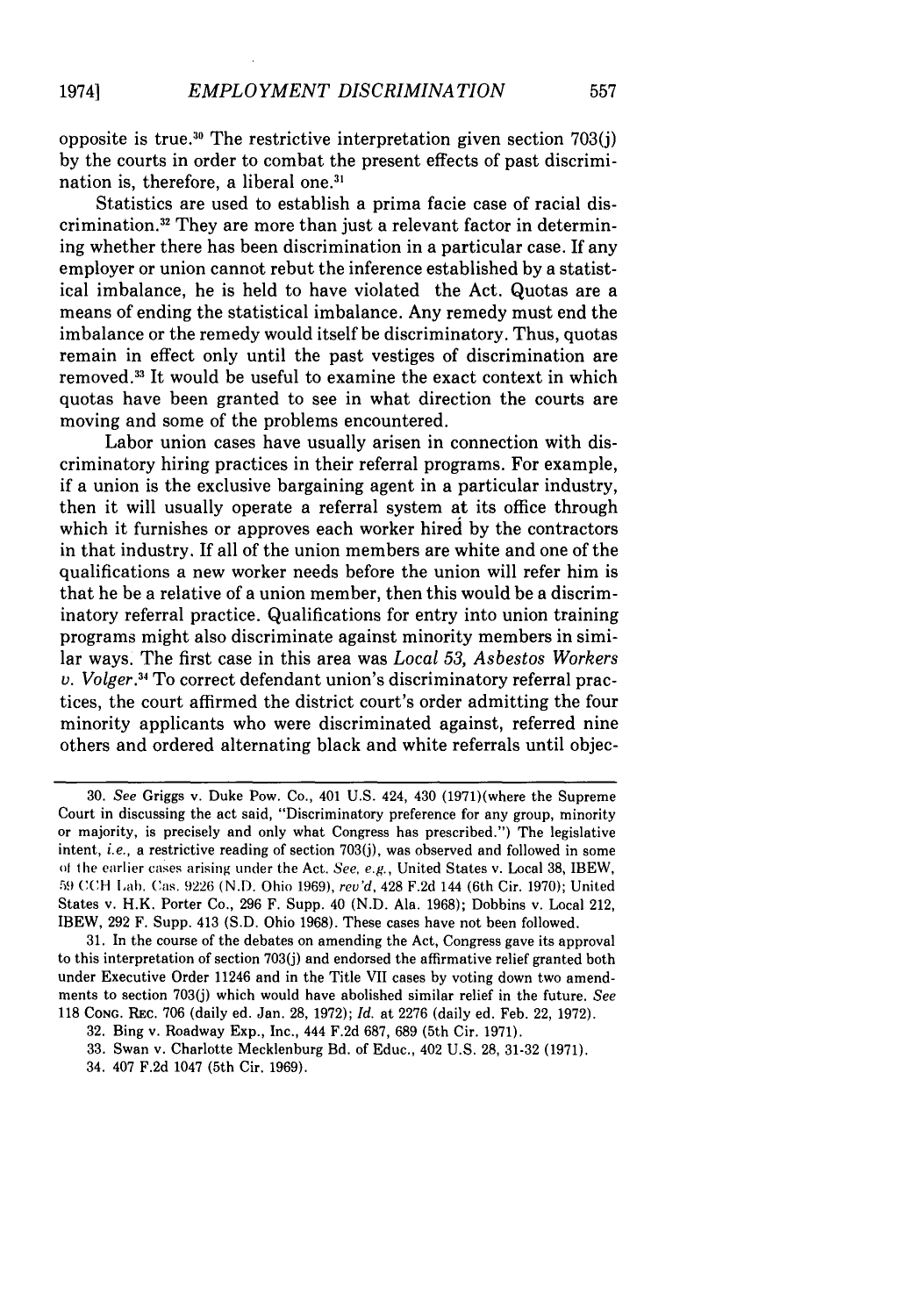tive membership criteria were developed.15 In *United States v. Ironworker's Local 86,36* the union was ordered to offer immediate job referrals to qualified minority applicants who had been discriminated against and to select and indenture sufficient black applicants to meet a judicially imposed ceiling requirement of thirty percent.<sup>37</sup> The Second Circuit in *United States v. Wood, Wire & Metal Lathers,* Local 46,<sup>38</sup> upheld the district court's order creating an office of administrator which would issue work permits on a one-for-one basis with the goal of achieving a racial balance in the work force. In *United States v. Local 212, IBEW*,<sup>39</sup> the court held that the union must participate with the Journeyman's Employment Training Program where blacks were given a preference over whites with equal or greater qualifications and imposed a mandatory black membership quota of eleven percent on the union. Within six years the courts have broadened their scope of relief to include not only quotas, but have achieved specific racial balances,<sup>10</sup> and preferred less qualified blacks.

Cases involving unfair employment in state and local government<sup>41</sup> are now covered by Title VII as well as sections 1981 and 1983

37. *See* United States v. Local 357, IBEW, 6 BNA F.E.P. Cas. 388 (D. Nev. 1973) (one-for-three applicants selected by the Apprenticeship Committee were to be minority members until twelve and one-half percent of the designated unit was black); United States v. Local 10, Sheetmetal Workers, 6 BNA F.E.P. Cas. 1036 (N.J. 1973) (apprenticeship committee required to indenture three blacks for every five applicants accepted); Sims v. Local 65, Sheetmetal Workers, 353 F. Supp. 22 (N.D. Ohio 1972)(where a priority pool of qualified minority applicants was ordered with appointments to be made to the training program on a one-for-one basis); Buckner v. Goodyear Tire & Rubber Co., 339 F. Supp. 1108 (N.D. Ala. 1972) (there an academic preapprenticeship training program was ordered for blacks with admission to the apprenticeship program on a one-for-one basis. Blacks who had previously passed the test and not been selected would also be given preference.)

38. 471 F.2d 408 (2d Cir. 1972), *cert. denied,* 93 **S.** Ct. 2773 (1973).

39. 472 F.2d 634 (6th Cir. 1973).

40. A quota need not necessarily achieve a racial balance which approximates minority representation in a particular job category with its proportion of the population. For example, if there are 535 jobs in a particular department and no minority employees in a city with 6.4 percent minority population, to achieve a racial balance there should be 34 minority workers in the department. But it is within the trial court's discretion to refer only twenty members. *See* note 44 and accompanying text *infra.*

41. Vulcan Society v. Civil Serv. Comm'n, 6 BNA F.E.P. Cas. 1045 (2d Cir. 1973) (interim relief on a one-for-three basis ordered where only five percent of the depart-

<sup>35.</sup> *Id.* at 1054. *See* United States v. Central Motor Lines, Inc., 338 F. Supp. 532 (W.D.N.C. 1970) (defendant was ordered to hire six blacks over the road drivers and any new drivers in a one-for-one ratio); United States v. Local 10, Sheetmetal Workers, 3 CCH E.P.D. 8068 (D.N.J. 1970) (temporary apprentices were to be referred on a onefor-one basis).

<sup>36. 443</sup> F.2d 544 (9th Cir. 1971), *cert. denied,* 404 U.S. 984 (1971).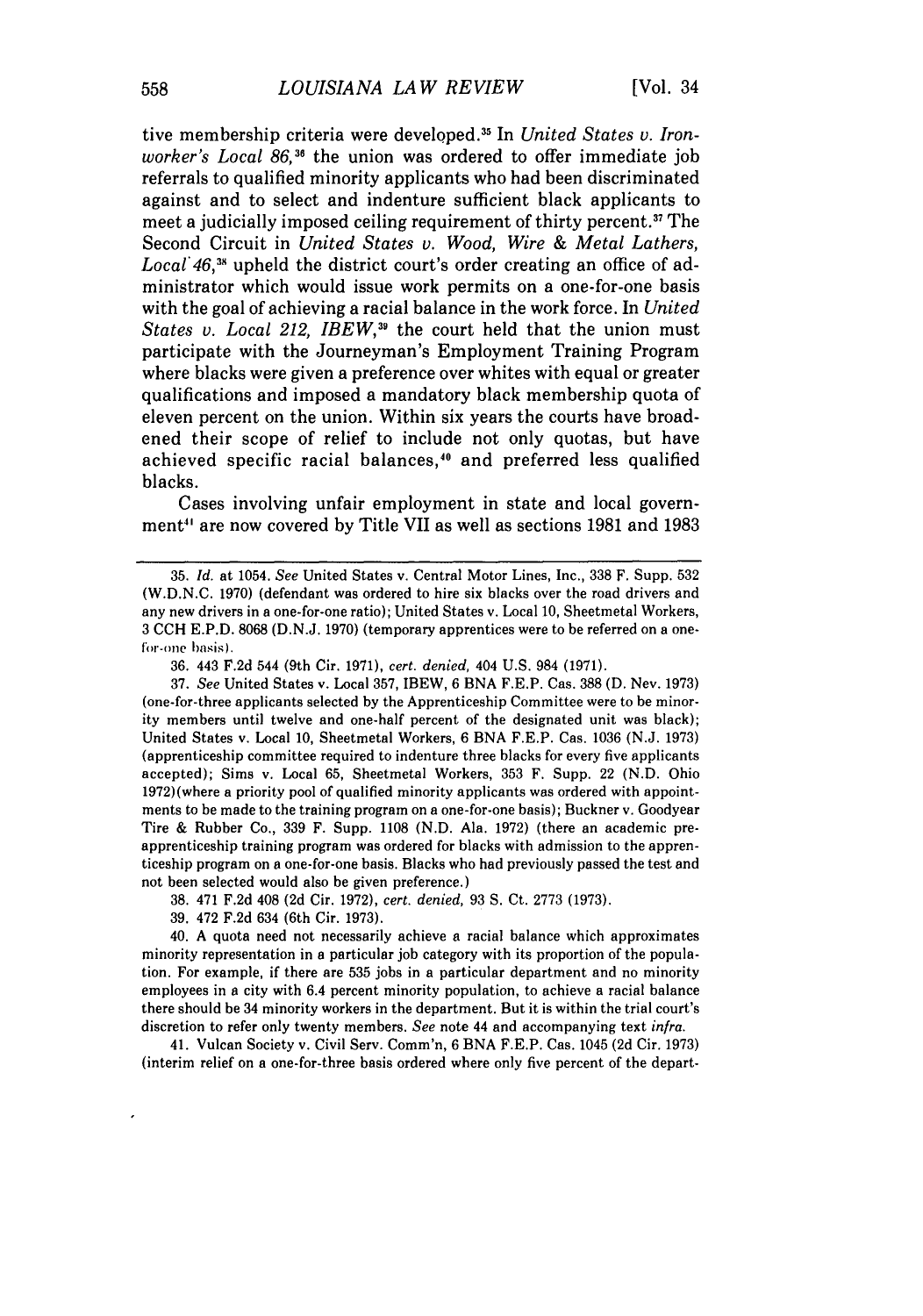of the United States Code.42 The cases brought under the old civil rights acts constitute a body precedent not necessarily binding on Title VII actions, but one which the courts find persuasive.43 Two problems have arisen in this area: the granting of an absolute minority preference and the use of quotas in filling supervisory positions.

On rehearing in *Carter v. Gallagher,"* a 1981 and 1983 action which specifically made reference to Title VII remedies, the Eighth Circuit, sitting en banc, modified its former decision which had refused to grant an absolute minority preference for twenty workers in the Minneapolis fire department; that is, that the next twenty persons hired had to be minority members, in a department that formerly had none. The court reasoned that absolute preference would discriminate against better qualified whites and be violative of the fourteenth amendment.45 Instead, the court ordered that one out of the three new employees be minority members until twenty were hired and that this did not constitute a quota system since, when the twenty were hired,<sup>46</sup> hiring would be on a color-blind basis.<sup>47</sup> Reverse

ment were minority members in a city with a thirty-two percent minority population); Castro v. Beecher, 459 F.2d 725 (1st Cir. 1972) (priority pool established with selections to be made on a one-for-one ratio); NAACP v. Allen, 340 F. Supp. 703 (M.D. Ala. 1972)(one-for-one); Arnold v. Ballard, 6 BNA F.E.P. Cas. 287 (N.D. Ohio 1973)(onefor-one). *See also* Smiley v. City of Montgomery, 350 F. Supp. 455 (M.D. Ala. 1972)(government plan calling for racial balance).

42. Section 2000e(b) of Title 42 was amended by Public Law 92-261, section 2(2), so as to make the term "employer" encompass state and local governments.

43. *See* Sape and Hart, *Title VII Reconsidered: The Equal Employment Opportunity Act of 1972,* 40 GEo. WASH. L. REv. 824, 848 (1972). *See also* Smiley v. City of Montgomery, 350 F. Supp. 451, 456 (M.D. Ala. 1972) (where the court held that the Civil Rights Acts and Title VII should be construed together).

44. 452 F.2d 315 (8th Cir. 1971), *cert. denied,* 406 U.S. 950 (1973). *See* Erie Human Rel. Comm'n v. Tullo, 357 F. Supp. 422 (W.D. Pa. 1973)(where the court ordered a one-for-one ratio until demographic parity was achieved).

45. Carter v. Gallagher, 452 F.2d 315, 330 (8th Cir. 1971).

46. *Id.* at 331. The court felt the one-for-one ratios should be limited to cities with a greater minority population than Minneapolis.

47. *Id.* at 330. *But see* Harper v. Kloster, 6 BNA F.E.P. Cas. 880 (4th Cir. 1973). The court's order, inter alia, invalidated a discriminatory entrance and promotion exam and ordered that the predominantly black city residents be given a preference in filling vacancies in the Baltimore Fire Department. The court specifically rejected fixed quotas for various categories of employees for reasons given by the district judge: "As a result of the suspicion with which the law views racial classifications, and the fact that the Supreme Court has yet to address the matter, racial employment quotas may not be valid ingredients in relief. . **.** .A conclusion of unconstitutionality is not necessary to cause the court to reject a remedy so at odds with the spirit of the Civil Rights Act." The court concluded the discussion, "[nlo sufficient compelling need exists for the imposition of quotas. . **. .** Because effective relief can be granted without resort to this device, the court will avoid it." Harper v. Mayor and City Council, 359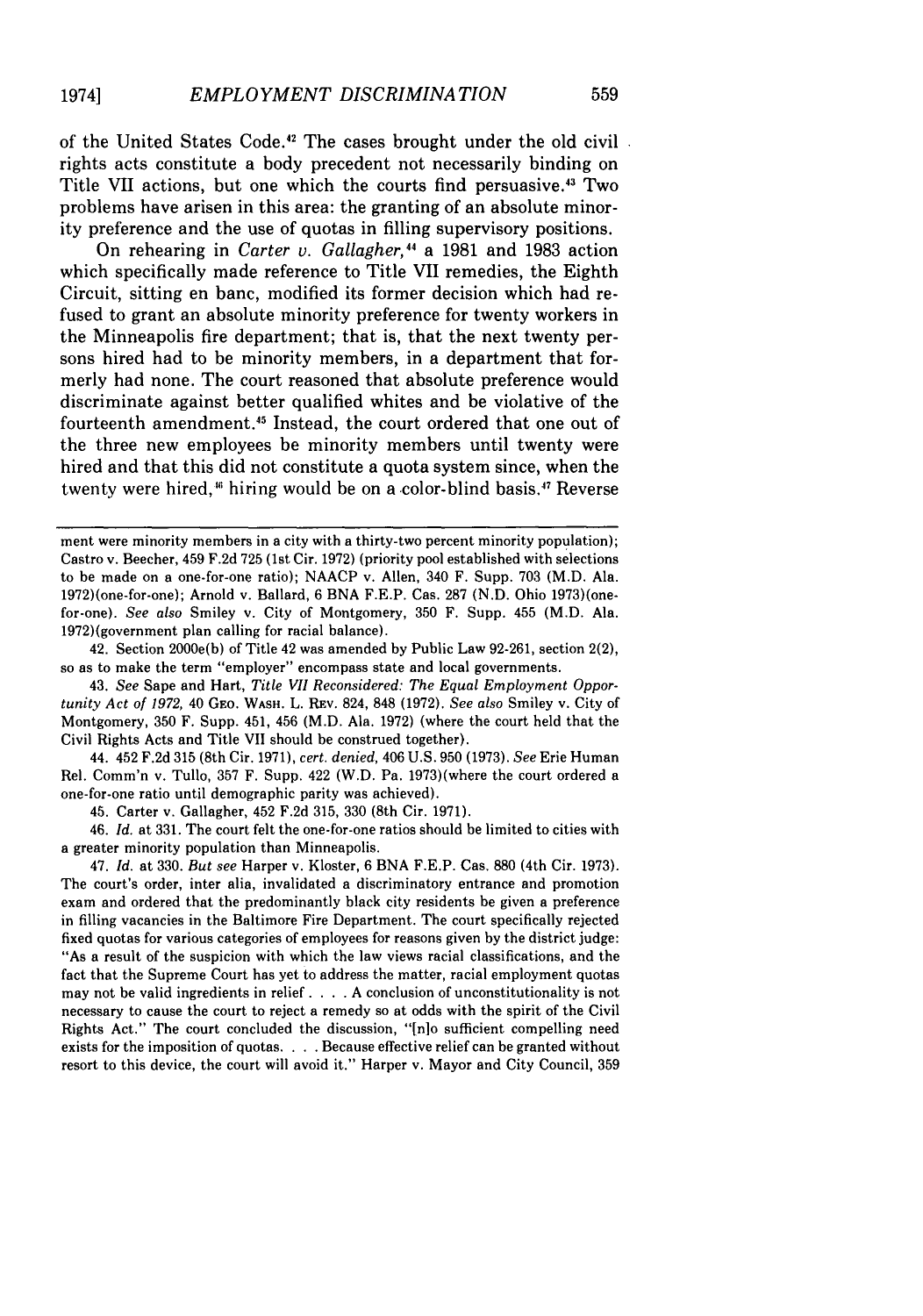discrimination was not discussed **by** the court in this context, but as the minority population of the city was six percent, the decree necessarily involved some discrimination against whites. When the prescribed ratio is greater than the proportion of minority to whites in the population as a whole, the minority group is necessarily preferred.<sup>48</sup> Apparently the majority felt that such preference is not constitutionally objectionable while absolute preference would be. Yet some reverse discrimination is undoubtedly involved in other forms of relief as in the one-for-one referrals.<sup>49</sup> The courts seem to be dealing in degrees of reverse discrimination but have yet to clearly draw the lines between permissible and impermissible preferences.

Using quotas in supervisory positions is another problem area presented in these cases. The Third Circuit in *Pennsylvania v.* O'Neill<sup>50</sup> upheld a one-for-three ratio for entry level positions in the Philadelphia police department, but a similar quota for supervisory positions was not enforced seemingly due only to the fact that the promotion test was not proven discriminatory. The court did not draw any distinction between the two types of quotas. The court found that a promotion test was not discriminatory in *Allen v. City of Mobile.5* The dissent, however, urged that not only was the test discriminatory,<sup>52</sup> but also that promotions during the interim period (while a valid test was being drafted) should be made on a percentage basis in order to eliminate past discrimination, with the precise for-

F. Supp. **1187,** 1214 **(D.C. Md. 1973).** Morrow v. Crisler, **5 BNA** F.E.P. Cas. 934 (5th Cir. **1973).** In this case the majority specifically refused to meet the question of whether "minority preference" or "quota hiring" should have been granted. The court did not discuss the constitutionality of such relief but held that it deserved "serious consideration." The court upheld the district court's order enjoining the discrimination in the Mississippi Highway Safety Patrol. Only two of its **27** bureaus had any black employees and no black employees were being hired. The district court's order enjoined discrimination in processing applications; forbade giving preference to relatives of employees; and forbade using recruiting films showing only whites in responsible positions. The department was affirmatively ordered to recruit blacks and to keep records of all hirings for a three to five year period. It is clear that under similar circumstances quotas have been ordered both in the Fifth Circuit, *Local 53, Asbestos Workers v. Volger,* 407 **F.2d** 1047 (5th Cir. **1969)** and in other circuits. *See* Carter v. Gallagher, 452 **F.2d 315** (8th Cir. **1971).** This decision seems to cast serious doubt on the future use of quotas in the Fifth Circuit, leaving it completely within the trial court's discretion, which order will not be disturbed unless clearly inadequate on its face or once put into operation, it is not sufficient to end the discrimination.

48. *See* the excellent discussion in Note, **56 MINN.** L. REV. 842, **855 (1972).**

**51.** 466 **F.2d** 122 (5th Cir. **1972),** *cert. denied,* 412 **U.S. 909 (1973).**

**52.** *Id.* at **129.**

<sup>49.</sup> *Id.*

**<sup>50.</sup>** 473 **F.2d 1029 (3d** Cir. **1973).**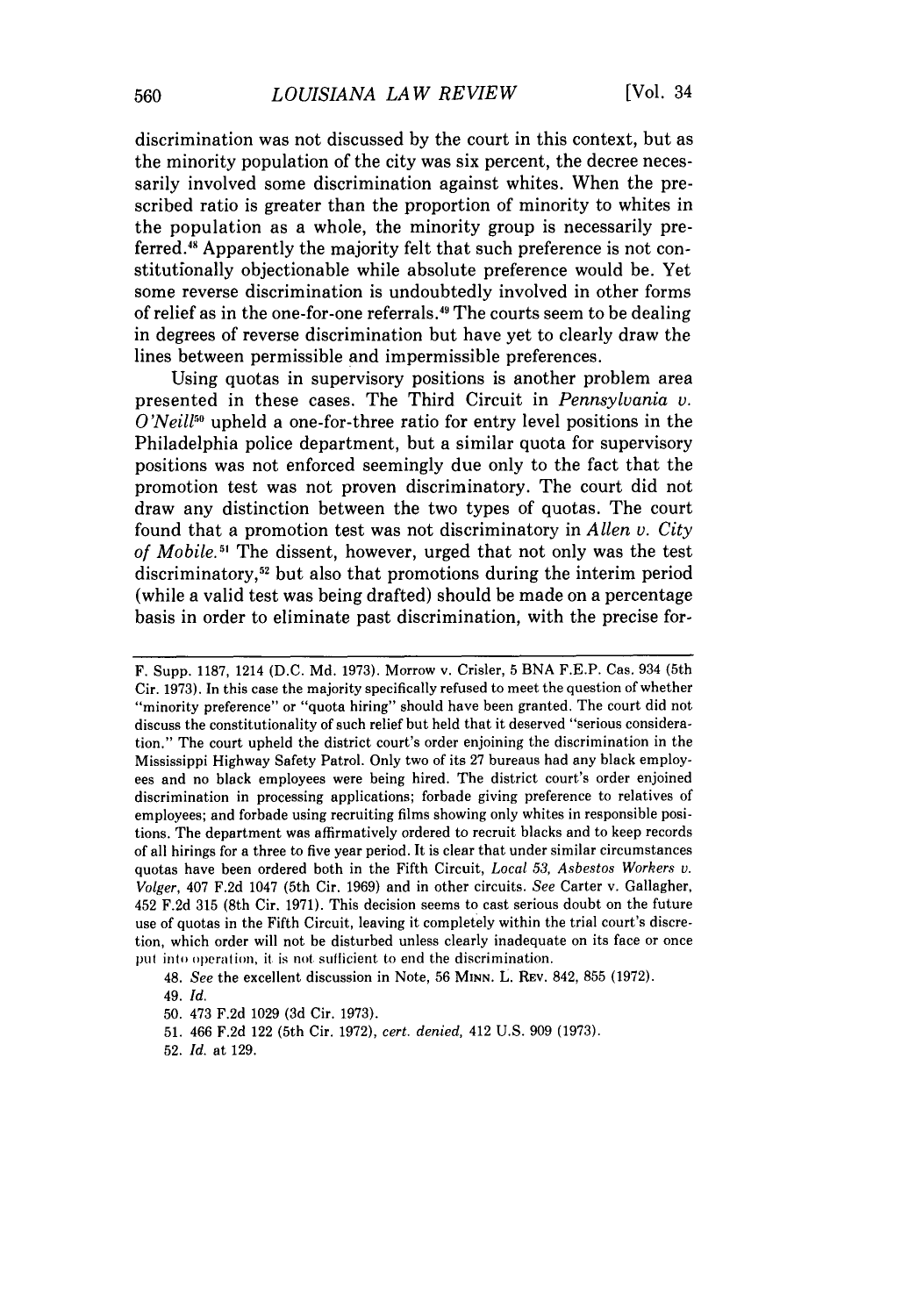mula being left to the district judge.53 Again no distinction was drawn between quotas in supervisory positions and entry level quotas.

The Second Circuit has distinguished the two types of quotas in *Bridgeport Guardians, Inc., v. Members of the Bridgeport Civil Service Commission.54* The district court's order creating a minority pool of qualified applicants to fill vacancies in the rank of patrolman on a quota basis was upheld. The court held that the district court abused its discretion in finding that the promotion test was discriminatory and also held that the imposition of quotas on ranks above patrolman would discriminate against whites who had embarked on a police career with expectation of advancement and would only exacerbate rather than decrease racial discrimination.55 Similarly, in *Chance v.* Board of Examiners,<sup>56</sup> the use of discriminatory promotion tests was enjoined and the New York School Board was allowed to fill vacancies in supervisory positions without regard to race. A minority quota was rejected in these positions because of the district court's reasoning that the Constitution did not require quotas in supervisory positions, and that there was a need for having the best possible people in these positions.<sup>57</sup> It was noted that only a minority of the population has the requisite qualifications for the jobs, and that a valid exam should indicate these people irrespective of race.<sup>58</sup> Quotas in entry level positions can be justified on the ground that they allow the minority applicant a chance to get a job, and he can then prove himself as any other worker. The applicant passed over for the entry level position need not necessarily know the minority worker who was preferred over him. The applicant passed over still has a good chance of obtaining the job because the minority applicants are preferred on an alternating basis, and usually there are more entry level positions available than supervisory positions. The minority member will be entering the work force in an equal position and if there is resentment on the part of his fellow employees, it need not be personal resentment as they were not themselves deprived of a position in order to hire the minority applicant. At the supervisory level the problems escalate. The non-minority applicant will probably know who was promoted over him because both will probably still be with the employer. Even where the minority applicant has superior qualifications, if he was

<sup>53.</sup> *Id.* at 130.

<sup>54. 5</sup> BNA F.E.P. Cas. 1344 (2d Cir. 1973).

<sup>55.</sup> *Id.* at 1350. As an alternative approach the court suggested that time in grade and seniority requirements for promotions might be decreased.

<sup>56. 458</sup> F.2d 1167 (2d Cir. 1972).

<sup>57.</sup> *Id.* at 1179.

<sup>58.</sup> *Id.*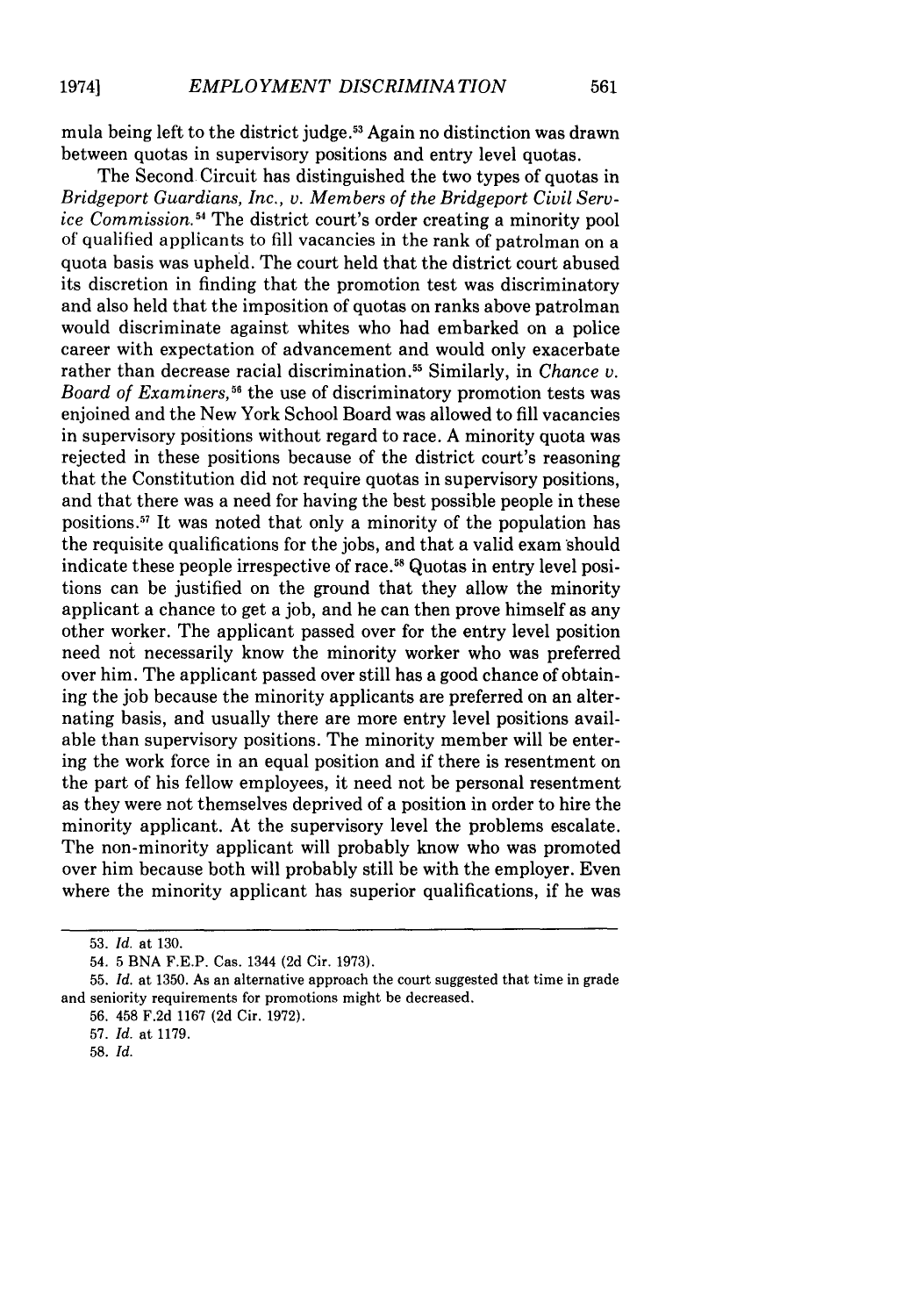appointed under a quota system, the implication would always be that the choice was made strictly on a racial basis. Thus, the minority supervisor might be the target of resentment on the part of those working for him. When minority employees are suing for equal access to supervisory positions, this usually presupposes their presence in the entry level positions in some number, and hence discrimination may be absent on that level. But if discrimination should exist on both levels, as in *Bridgeport,* the court might order quotas in the entry level to achieve demographic parity if the situation is serious enough to warrant such relief. The court should eliminate the cause of the discrimination in the supervisory level, and rely on the inevitable psychological pressure generated by this order and the provisions of the Act to achieve minority representation in these positions. The employer could draw from the entry level positions to fill vacancies in the supervisory positions. The imposition of quotas here might reach the point of diminishing returns. The *Bridgeport-Chance* approach will eventually eliminate the present effects of past discrimination in a less objectionable fashion and is, therefore, preferable.

Cases arising under Executive Order 11246<sup>59</sup> have also upheld minority employment quotas. Section 202 of the Order requires that the contractors and subcontractors on federal work projects not discriminate in hiring and also calls for "affirmative action" to insure non-discrimination.'" The validity of the Order was upheld in *Contractor's Association of Eastern Pennsylvania v. Schultz,"* in which the Philadelphia Plan, calling for contractors in that area to make good faith efforts to meet minority employment "goals" ranging from nineteen to twenty-six percent in six trades where the percentage of black workers was one percent and the black population of the city was thirty percent, was approved. The Plan was to eliminate the present effects of past discrimination, and the court assumed, that the paucity of blacks in the work force was due to the exclusionary practices of the unions as there were available black workers.<sup>62</sup> Due process was not violated as there would be no adverse effect on white workers because the labor market was transitory and workers were usually in short supply.<sup>63</sup> The court also seemed influenced by the fact that all the Plan called for was good faith efforts to

**62.** *Id.* at **176.**

**63.** *Id.*

**<sup>59. 3</sup>** C.F.R. § 402 **(1970).**

**<sup>60.</sup>** The Order applies to government construction contracts and government sup**ply** contracts.

**<sup>61.</sup>** 442 **F.2d 159 (3d** Cir. 1971), *cert. denied,* 404 U.S. 854 (1971).